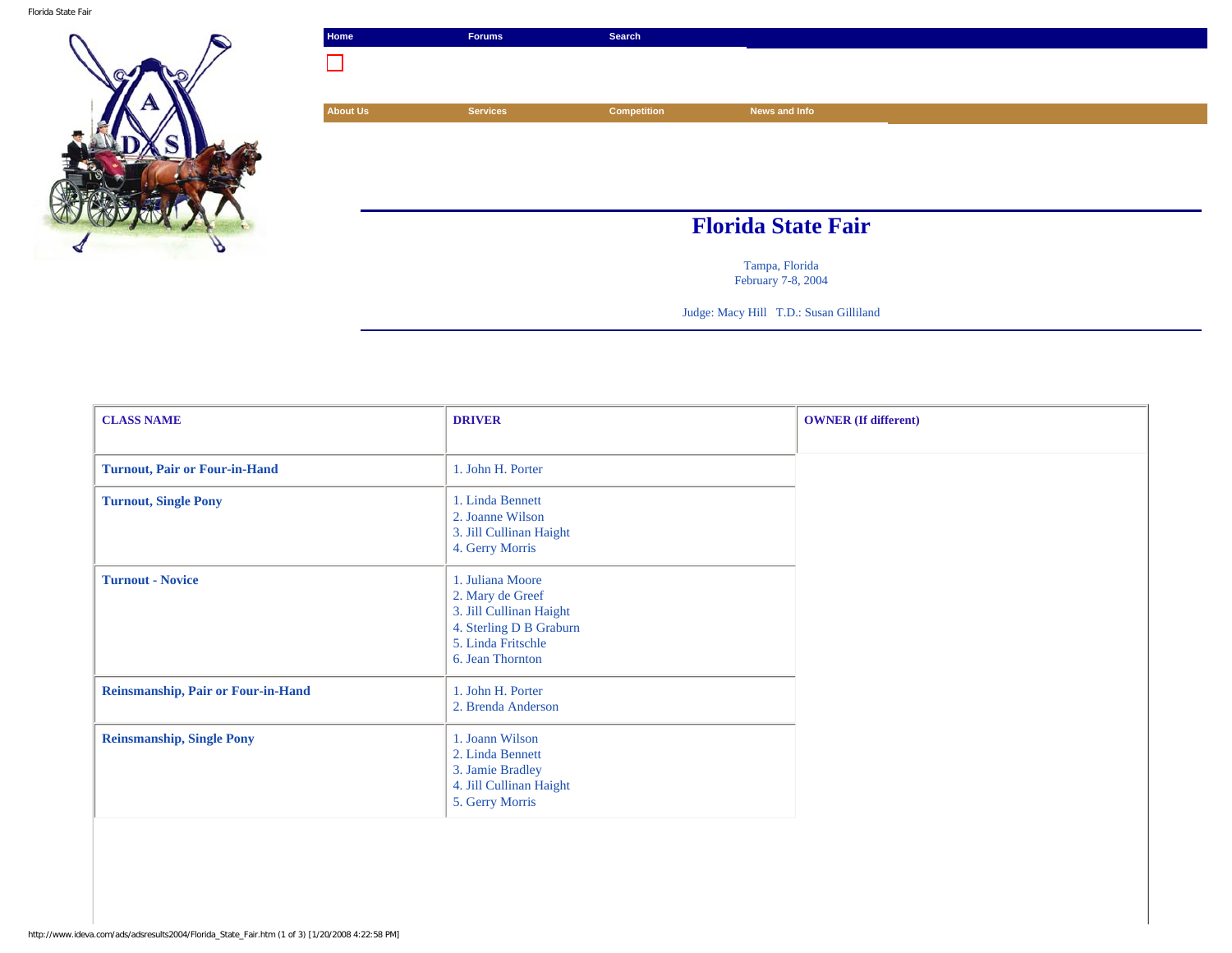| <b>Reinsmanship, Novice</b>                  | 1. Sterling D B Graburn<br>2. Jean Thornton<br>3. Jill Cullinan Haight<br>4. Juliana Moore<br>5. Linda Fritschle<br>6. Mary de Greef |
|----------------------------------------------|--------------------------------------------------------------------------------------------------------------------------------------|
| Reinsmanship, Junior                         | 1. Katelyn Egyed                                                                                                                     |
| <b>Turnout, Single Horse</b>                 | 1. Wendy Ying<br>2. Katelyn Egyed                                                                                                    |
| <b>Working, Ladies to Drive</b>              | 1. Joann Wilson<br>2. Katelyn Egyed<br>3. Linda Fritsche<br>4. Jean Thornton<br>5. Brenda Anderson<br>6. Jill Cullinan Haight        |
| <b>Reinsmanship, Single Horse</b>            | 1. Katelyn Egyed<br>2. Wendy Ying                                                                                                    |
| <b>Timed Obstacles, Single Horse</b>         | 1. Elizabeth Pridger<br>2. Wendy Ying                                                                                                |
| <b>Working, Pair or Four-in-Hand</b>         | 1. John H. Porter                                                                                                                    |
| <b>Working, Single Pony</b>                  | 1. Joann Wilson<br>2. Jamie Bradley<br>3. Gerry Morris<br>4. Linda Fritschle<br>5. Linda Bennett<br>6. Jill Haight                   |
| <b>Working, Novice</b>                       | 1. Juliana Moore<br>2. Jean Thornton<br>3. Sterling D B Graburn<br>4. Mary De Greef<br>5. Jill Haight                                |
| <b>Working, Junior</b>                       | 1. Katelyn Egyed<br>2. Andrea Smith<br>3. Kelly Cullinan                                                                             |
| <b>Working, Gentleman to Drive</b>           | 1. Jamie Bradley<br>2. Sterling D B Graburn<br>3. John H Porter                                                                      |
| <b>Timed Obstacles, Pair or Four-in-Hand</b> | 1. John H Porter                                                                                                                     |
| <b>Timed Obstacles, Single Pony</b>          | 1. Joann Wilson<br>2. Linda Fritschle<br>3. Linda Bennett<br>4. Brenda Anderson                                                      |